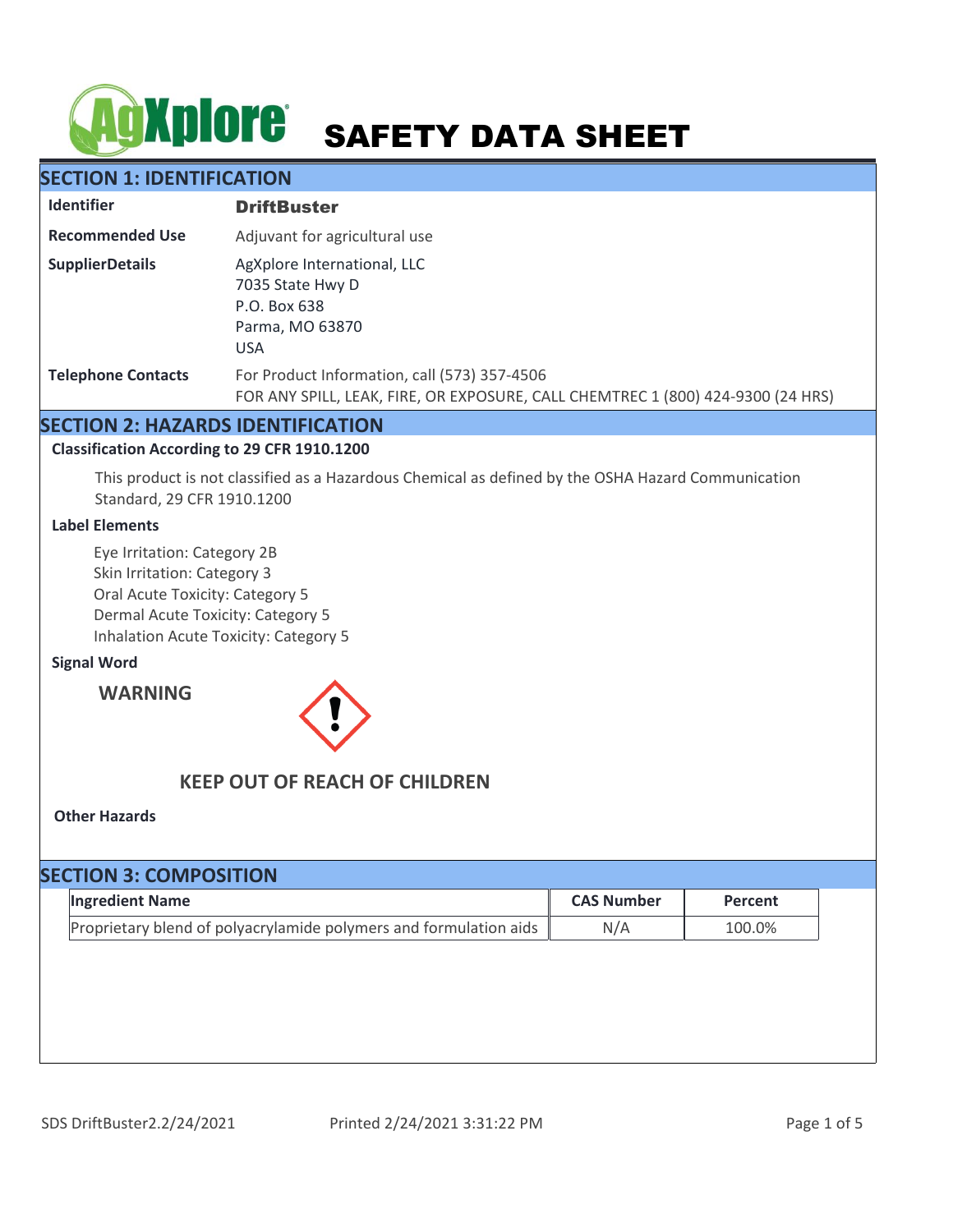### **SECTION 4: FIRST AID MEASURES**

### **Description of First Aid Measures**

If symptoms occur, call a poison control center or doctor for treatment advice.

If in eyes: Hold eye open and rinse slowly and gently with water for 15-20 minutes. Remove contact lenses, if present, after the first 5 minutes, then continue rinsing eye.

If on skin: Take off contaminated clothing. Rinse skin immediately with plenty of water for 15-20 minutes. If swallowed: Call a poison control center or doctor immediately for advice. Have person sip a glass of water if able to swallow Do not induce vomiting unless told to do so by a poison control center or doctor. Do not give anything by mouth to an unconscious person.

If inhaled: Move person to fresh air. If person is not breathing, call 911 or an ambulance, then give artificial respiration, preferably by mouth-to-mouth, if possible.

### **Most Important Symptoms and Effects Acute and Delayed**

#### **Immediate Medical Attention and Special Treatment**

Treat symptomatically. Have container with you when seeking medical advice.

Note to physician: No specific antidote. Treat symptomatically and according to the condition of the patient.

### **SECTION 5: FIRE-FIGHTING MEASURES**

### **Extinguishing Media**

Use water fog or fine spray, dry chemical fire extinguishers, carbon dioxide fire extinguishers, or foam. Do not use direct water stream, as this may spread the fire.

### **Special Hazards Arising from the Substance or Mixture**

Avoid inhaling the fumes.

### **Special Protective Equipment and Precautions for Firefighters**

Wear positive-pressure self-contained breathing apparatus (SCBA) and protective fire-fighting gear. If protective equipment is not available or is not used, fight fire from a protected location or safe distance. Consider the use of unmanned hold holders or monitor nozzles. Keep people away. Isolate the fire and deny unnecessary entry. Move container from fire area if this is possible without hazard. Immediately withdraw all peronnel from the area in case of rising sound from venting safety devices or discoloration of the container. Use water spray to cool fire exposed containers and fire affected zone until fire is out and the danger of reignition has passed.

### **SECTION 6: ACCIDENTAL RELEASE MEASURES**

#### **Personal Precautions Protective Equipment and Emergency Procedures**

Avoid inhalasdfasfasation of vapors, dusts, and spray mist. Avoid contact with skin and eyes. Spilled material may cause a slipping hazard. Use appropiate personal protective equipment (see section 8).

### **Environmental Precautions**

Prevent further spillage if safe to do so. Prevent from entering into soil, ditches, sewers, waterways, and/or groundwater.

### **Methods and Materials for Containment and Cleanup**

Contain spilled material if possible. Absorb with inert material and dispose of in accordance with applicable regulations. See additional information in Section 13 Disposal Considerations.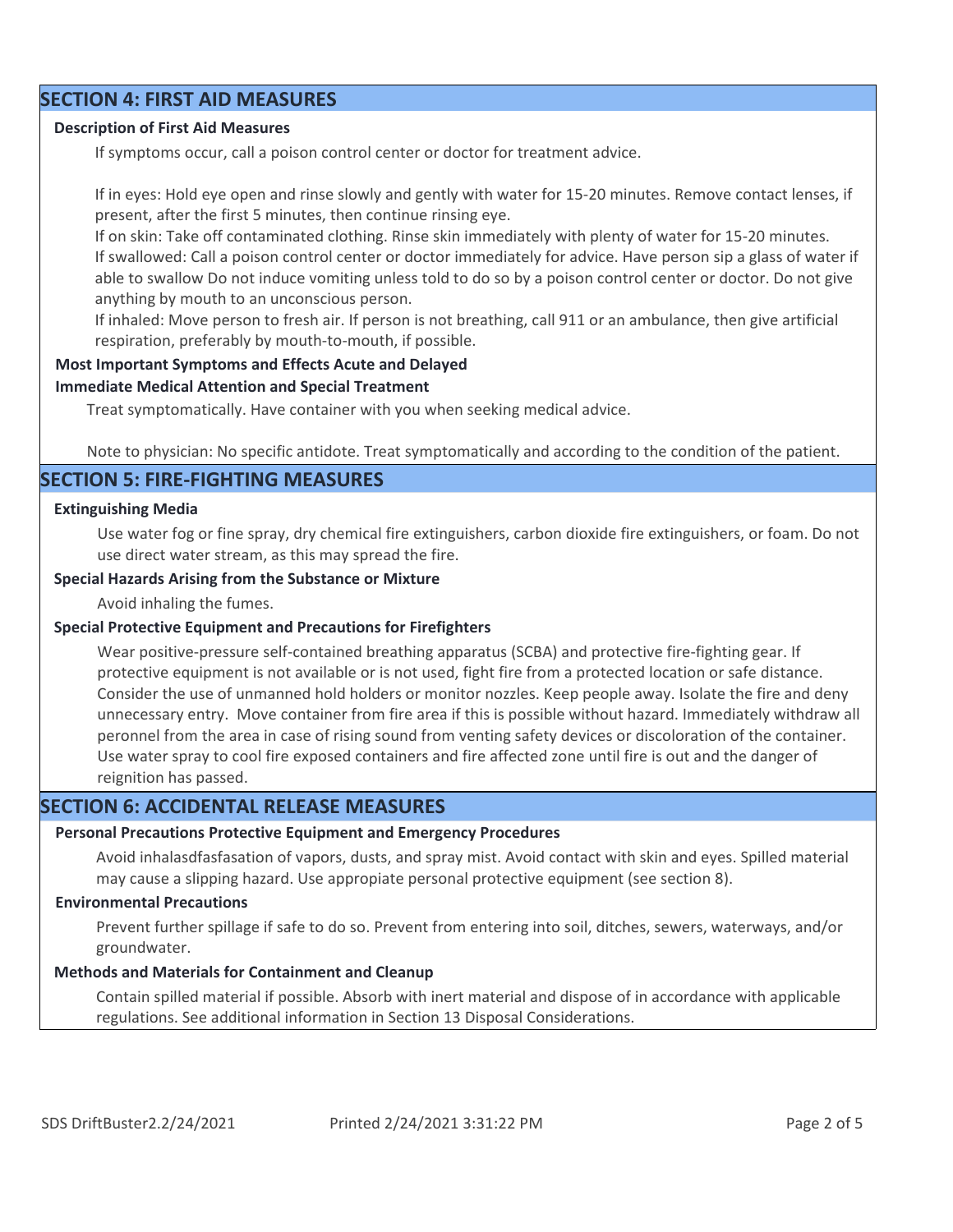# **SECTION 7: HANDLING AND STORAGE**

### **Advice on Safe Handling**

Wear protective equipment. Avoid contact with eyes, skin, and clothing. Do not eat, drink, or smoke while handling this product. Ensure adequate ventilation. Avoid inhalation of dusts, vapors, or spray mist. Avoid prolonged exposure. Wash hands thoroughly after handling.

#### **Conditions for Safe Storage**

Store in original container. Do not freeze. Store away from direct sunlight or ultraviolet light. Store in a dry place. Do not reuse empty container. Do not allow water to be introduced into container. Do not contaminate water, food, or feed by storage or disposal.

### **SECTION 8: EXPOSURE CONTROLS/PERSONAL PROTECTION**

#### **Control Parameters**

No TLV/PEL listings for this mixture.

Appropriate engineering controls: Provide adequate ventilation. Provide eyewash station and safety shower.

#### **Exposure Controls**

Personal Protective Equipment: Wear splashproof goggles or shielded safety glasses, chemical-resistant gloves, long pants, long-sleeved shirt, shoes plus socks, and a chemical-resistant apron.

### **SECTION 9: PHYSICAL AND CHEMICAL PROPERTIES**

| <b>Physical State</b> | Liquid                 | <b>Evaporation Rate</b>          | Not Established        |
|-----------------------|------------------------|----------------------------------|------------------------|
| Appearance/Color      | Clear                  | Specific Gravity (H2O = $1.0$ )  | 1.01                   |
| Odor                  | Mild Odor              | Solubility in Water (by Weight)  | Dispersible            |
| <b>Odor Threshold</b> | No test data available | <b>Autoignition Temperature</b>  | No test data available |
| pH                    | $6.0 - 7.0$            | <b>Decomposition Temperature</b> | No test data available |
| <b>Freezing Point</b> | 32 °F                  | <b>Viscosity</b>                 | Not available          |
| <b>Flash Point</b>    | Closed Cup 102 °C      | <b>Liquid Density</b>            | 8.4 lbs/gal            |
| <b>Vapor Pressure</b> | No test data available |                                  |                        |

### **SECTION 10: STABILITY AND REACTIVITY**

#### **Reactivity**

Stable. No dangerous reaction potential known under normal conditions of use.

### **Chemical Stability**

Stable under normal temperature and storage conditions.

#### **Possibility of Hazardous Reactions**

Stable under normal conditions.

### **Conditions to Avoid**

Avoid exposure to strong oxidizers, strong bases, and strong acids. Avoid extreme heat, open flame, sparks, and other sources of ignition.

### **Incompatible Materials**

Strong acids, strong bases, and strong oxidizers.

#### **Hazardous Decomposition Products**

Decomposition products depend upon temperature, air supply, and the presence of other materials. Decomposition products may include, but are not limited to: aldehydes, alcohols, esters, and organic acids.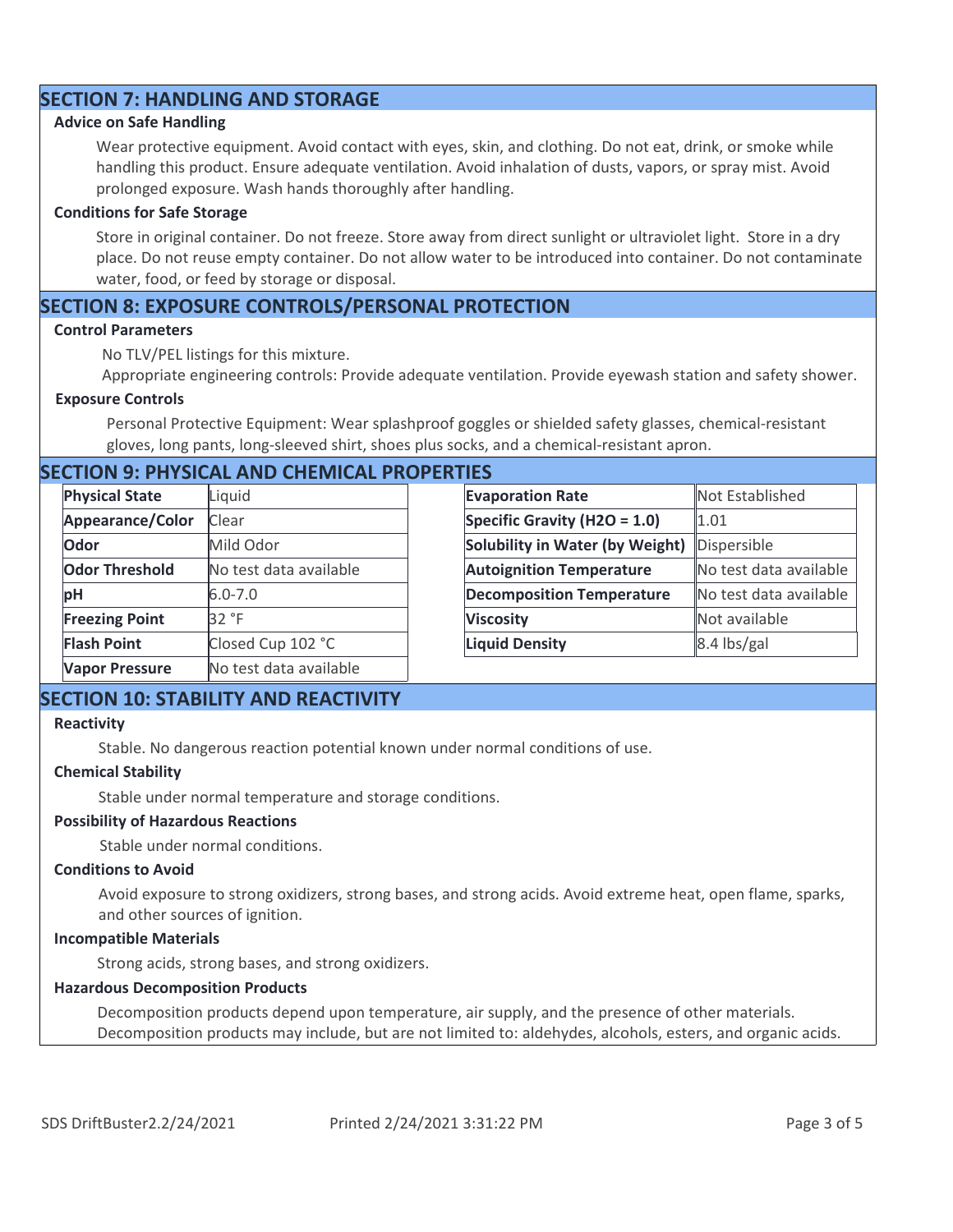# **SECTION 11: TOXICOLOGICAL INFORMATION**

### **Information on Toxicological Effects**

Acute and Chronic effects: Contact may irritate or burn eyes. Components may be absorbed into the body through the skin. Prolonged inhalation may be harmful. Prolonged exposures may cause chronic effects.

Eye Irritation: Category 2B Skin Irritation: Catwgory 3 Oral Acute Toxicity: Category 5 Dermal Acute Toxicity: Category 5 Inhalation Acute Toxicity: Category 5 Carcinogenicity: No data available

### **SECTION 12: ECOLOGICAL INFORMATION**

### **Ecotoxicity**

This product is not classified as environmentally hazardous.

Aquatic Acute Toxicity: EC50 Algae: N/A LC50 Crustacea: N/A

LC50 Fish: N/A

### **Persistence and Degradability**

Material is readily biodegradable.

### **Bioaccumulative Potential**

No data available.

### **Mobility in Soil**

No data available.

# **Other Adverse Effects**

No other known adverse effects.

### **SECTION 13: DISPOSAL CONSIDERATIONS**

### **Waste Treatment Methods**

Do not reuse empty container. Triple rinse, then offer for recycling or disposal in a sanitary landfill, or by other means in accordance with local, state, and federal regulations.

Dispose of waste materials at an approved waste disposal facility. Do not dump material in sewer or any body of water, or on the ground.

# **SECTION 14: TRANSPORT INFORMATION**

### **Transportation**

DOT Non-Bulk: Not Regulated

# **SECTION 15: REGULATORY INFORMATION**

# **Safety, Health, and Environmental Regulations**

NFPA Hazard Rating: (0 = Least, 1= Slight, 2=Moderate, 3=High, 4= Severe)

- 0 Health
- 1 Fire
- 0 Reactivity